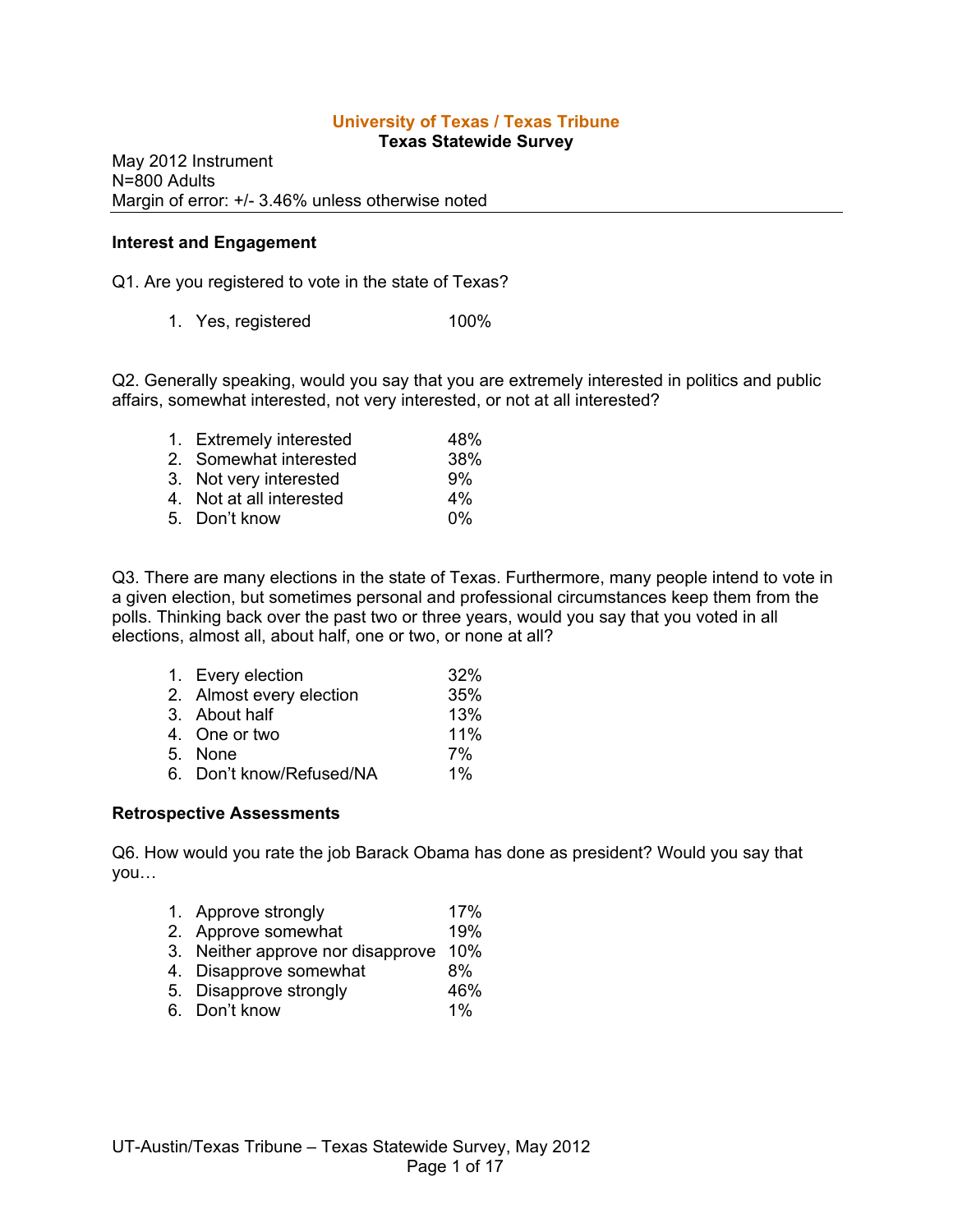- Q7. Overall, how do you rate the job the U.S. Congress is doing?
	- 1. Approve strongly  $1\%$ <br>2. Approve somewhat  $9\%$
	- 2. Approve somewhat
	- 3. Neither approve nor disapprove 15%
	- 4. Disapprove somewhat 23%
	- 5. Disapprove strongly 48%
	- 6. Don't know 3%

Q8. How would you rate the job Rick Perry has done as governor? Would you say that you…

- 1. Approve strongly 11%
- 2. Approve somewhat 26%
- 3. Neither approve nor disapprove 16%
- 4. Disapprove somewhat 12%<br>5. Disapprove strongly 131%
- 5. Disapprove strongly
- 6. Don't know 4%

#### **Elections**

Q13. Thinking ahead to the May 29 primary elections, do you think you will vote in the Republican Primary, the Democratic Primary, or do you usually not vote in primary elections?

- 1. Republican Primary **43%**<br>2. Democratic Primary **1998** 430%
- 2. Democratic Primary
- 3. Don't usually vote in primaries 27%

#### Likely Voters **(n=512 ;MOE=+/- 4.33)**

- 1. Republican Primary 64%
- 2. Democratic Primary 31%
- 3. Don't usually vote in primaries 16%

Q13A. **[Ask if Q13=1 OR Q13=2]** Many people cast their votes on Election Day, but many others vote before Election Day by absentee ballot or what is called early voting. What about you? Do you plan to vote on Election Day or before Election Day?

| 1. On Election Day     | 36% |
|------------------------|-----|
| 2. Before Election Day | 55% |
| 3. Don't know          | 9%  |

#### Likely Voters **(n=433 ;MOE=+/- 4.71)**

| 1. On Election Day     | 35%   |
|------------------------|-------|
| 2. Before Election Day | 61%   |
| 3. Don't know          | $4\%$ |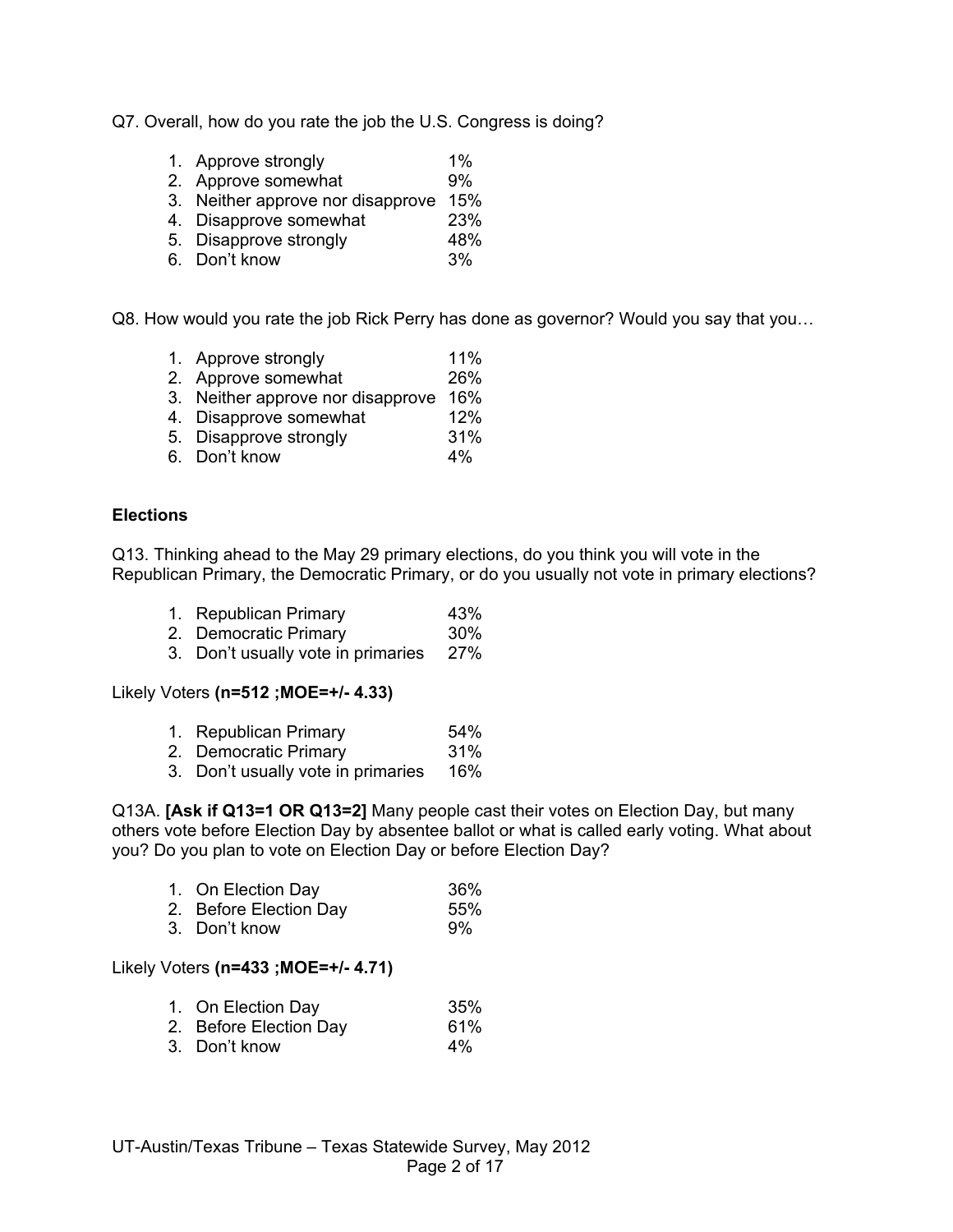**[***For Q14 through Q19 and for Q22, respondents were first asked the questions below. If they initially answered that they didn't know, they were then asked a follow-up question: "If you had to make a choice, who would you choose?" Responses to the follow-up questions were folded into the results found below. "Likely Voters" were defined as those who indicated that they were either "Extremely" or "Somewhat" interested in politics in Q2 AND either voted in "Every" or "Almost every" election in Q3.]*

Q14. **[Ask if Q13=1]** If the 2012 Republican primary election for President were held today, which of the following candidates would you vote for, or haven't you thought about it enough to have an opinion? **(n=345 ;MOE=+/- 5.28%)**

- 1. Mitt Romney 60%
- 2. Ron Paul 15%
- 3. Newt Gingrich 9%
- 4. Rick Santorum 10%
- 5. Michele Bachmann 3%<br>6. Jon Huntsman 6. 1%
- 6. Jon Huntsman 1%<br>7. Other 1%
- 7. Other

## Likely Voters **(n=275 ;MOE=+/- 5.91%)**

| 14%   |
|-------|
| 9%    |
| 10%   |
| 3%    |
| $1\%$ |
| $1\%$ |
|       |

Q15. **[Ask if Q13=1]** If the 2012 Republican primary election for U.S. Senator were held today, which of the following candidates would you vote for, or haven't you thought about it enough to have an opinion? **(n=343 ;MOE=+/- 5.29%)**

| 1. David Dewhurst | 40%   |
|-------------------|-------|
| 2. Ted Cruz       | 28%   |
| 3. Tom Leppert    | 15%   |
| 4. Curt Cleaver   | $1\%$ |
| 5. Ben Gambini    | 1%    |
| 6. Glenn Addison  | 2%    |
| 7. Joe Agris      | 1%    |
| 8. Craig James    | 5%    |
| 9. Lela Pittenger | 3%    |
| 10. Don't know    | 3%    |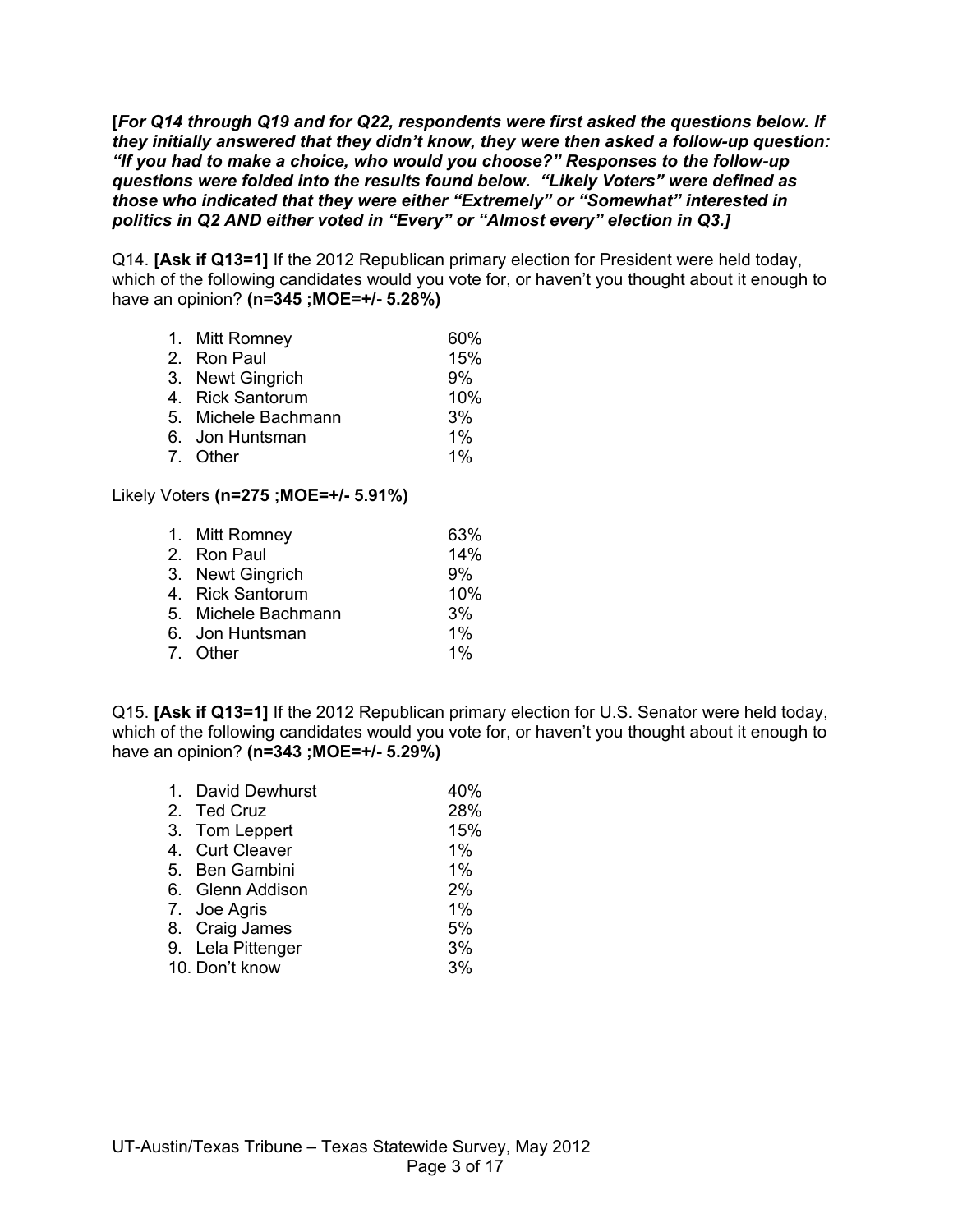#### Likely Voters **(n=274 ;MOE=+/- 5.92%)**

| 1. David Dewhurst | 40% |
|-------------------|-----|
| 2. Ted Cruz       | 31% |
| 3. Tom Leppert    | 17% |
| 4. Curt Cleaver   | 1%  |
| 5. Ben Gambini    | 0%  |
| 6. Glenn Addison  | 2%  |
| 7. Joe Agris      | 1%  |
| 8. Craig James    | 4%  |
| 9. Lela Pittenger | 3%  |
| 10. Don't know    | 2%  |

As you may know, there are two open seats for the Texas Railroad Commission.

Q16. **[Ask if Q13=1]** If the 2012 Republican primary election for one of the railroad commissioner seats were held today, which of the following candidates would you vote for, or haven't you thought about it enough to have an opinion? **(n=345 ;MOE=+/- 5.28%)**

| 1. Christi Craddick | 29%   |
|---------------------|-------|
| 2. Roland Sledge    | 11%   |
| 3. Beryl Burgess    | $4\%$ |
| 4. Becky Berger     | 13%   |
| 5. Joe Cotten       | 13%   |
| 6. Warren Chisum    | 20%   |
| 7. Don't know       | 9%    |

## Likely Voters **(n=275 ;MOE=+/- 5.91%)**

| 1. Christi Craddick | 30% |
|---------------------|-----|
| 2. Roland Sledge    | 10% |
| 3. Beryl Burgess    | 5%  |
| 4. Becky Berger     | 13% |
| 5. Joe Cotten       | 14% |
| 6. Warren Chisum    | 19% |
| 7. Don't know       | 8%  |

Q17. **[Ask if Q13=1]** If the 2012 Republican primary election for the other railroad commissioner seat were held today, which of the following candidates would you vote for, or haven't you thought about it enough to have an opinion? **(n=342 ;MOE=+/- 5.3%)**

| 1. Barry Smitherman      | 24% |
|--------------------------|-----|
| 2. Greg Parker           | 34% |
| 3. Elizabeth Murray-Kolb | 26% |
| 4. Al Lee                | 7%  |
| 5. Don't know            | 9%  |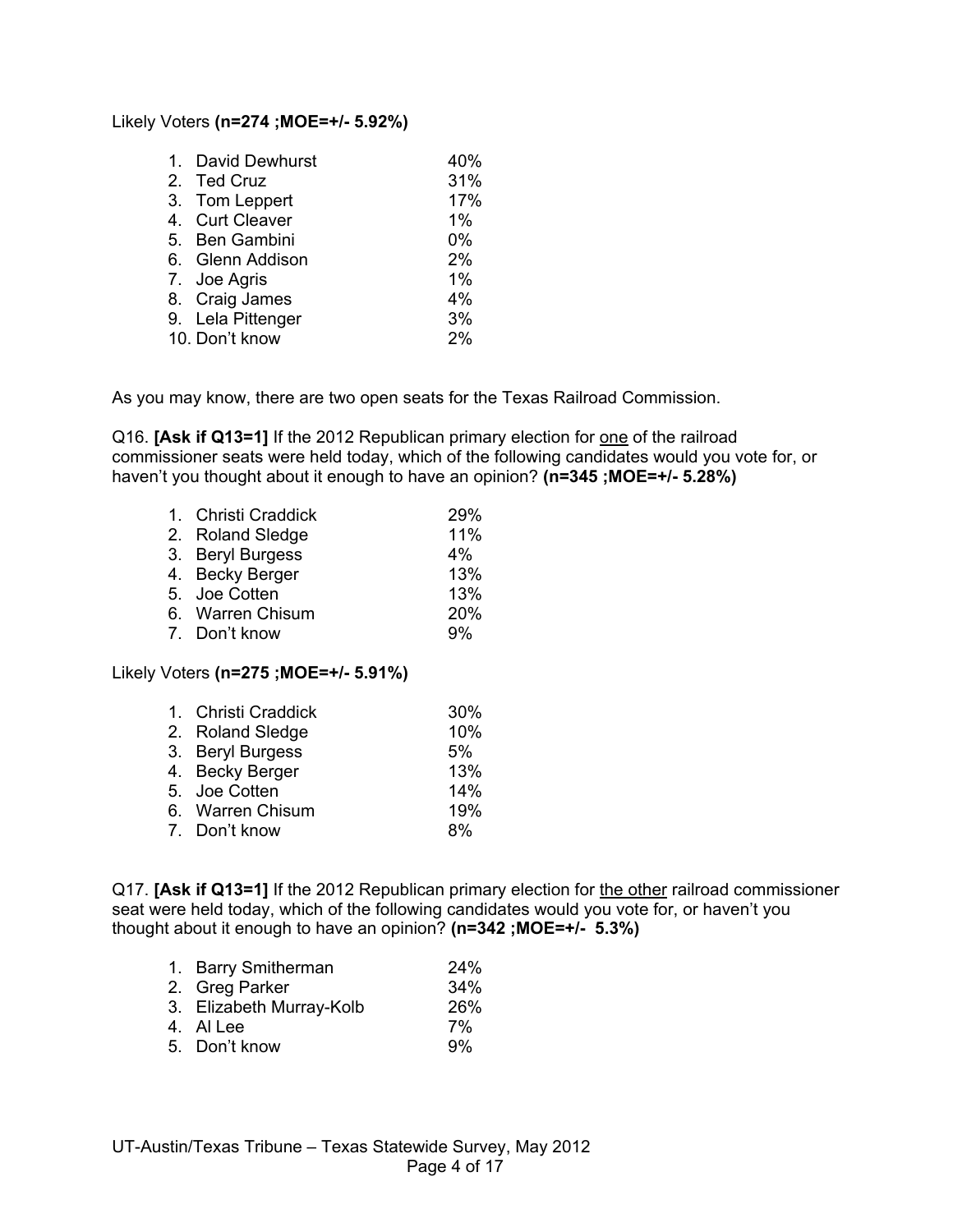### Likely Voters **(n=272 ;MOE=+/- 5.94%)**

| 1. Barry Smitherman      | <b>26%</b> |
|--------------------------|------------|
| 2. Greg Parker           | 33%        |
| 3. Elizabeth Murray-Kolb | 25%        |
| 4. Al Lee                | 8%         |
| 5. Don't know            | 8%         |
|                          |            |

Q18. **[Ask if Q13=2]** If the 2012 Democratic primary election for U.S. Senator were held today, which of the following candidates would you vote for, or haven't you thought about it enough to have an opinion? **(n=234 ;MOE=+/- 6.41%)**

| 1. Sean Hubbard        | 22% |
|------------------------|-----|
| 2. Addie Dainell Allen | 22% |
| 3. Paul Sadler         | 35% |
| 4. Grady Yarbrough     | 12% |
| 5. Don't know          | .9% |

## Likely Voters **(n=157 ;MOE=+/- 7.82%)**

| 1. Sean Hubbard        | <b>25%</b> |
|------------------------|------------|
| 2. Addie Dainell Allen | 19%        |
| 3. Paul Sadler         | <b>29%</b> |
| 4. Grady Yarbrough     | 15%        |
| 5. Don't know          | 11%        |
|                        |            |

Q19. If the 2012 general election for U.S. president were held today and Mitt Romney was the Republican nominee, would you vote for **[randomize]** Barack Obama, Mitt Romney, someone else, or haven't you thought enough about it to have an opinion?

|                       | 1. Mitt Romney    | 46%  |
|-----------------------|-------------------|------|
| $\tilde{\phantom{a}}$ | Dese als Olandeae | nnn/ |

| 2. Barack Obama | 38% |
|-----------------|-----|
| 3. Someone else | 9%  |
| .               |     |

4. Haven't thought about it enough to have an opinion 8%

#### Likely Voters **(n=511 ;MOE=+/- 4.34%)**

| 1. | Mitt Romney | 55% |
|----|-------------|-----|
|----|-------------|-----|

- 2. Barack Obama 35%
- 3. Someone else 7%
- 4. Haven't thought about it enough to have an opinion 3%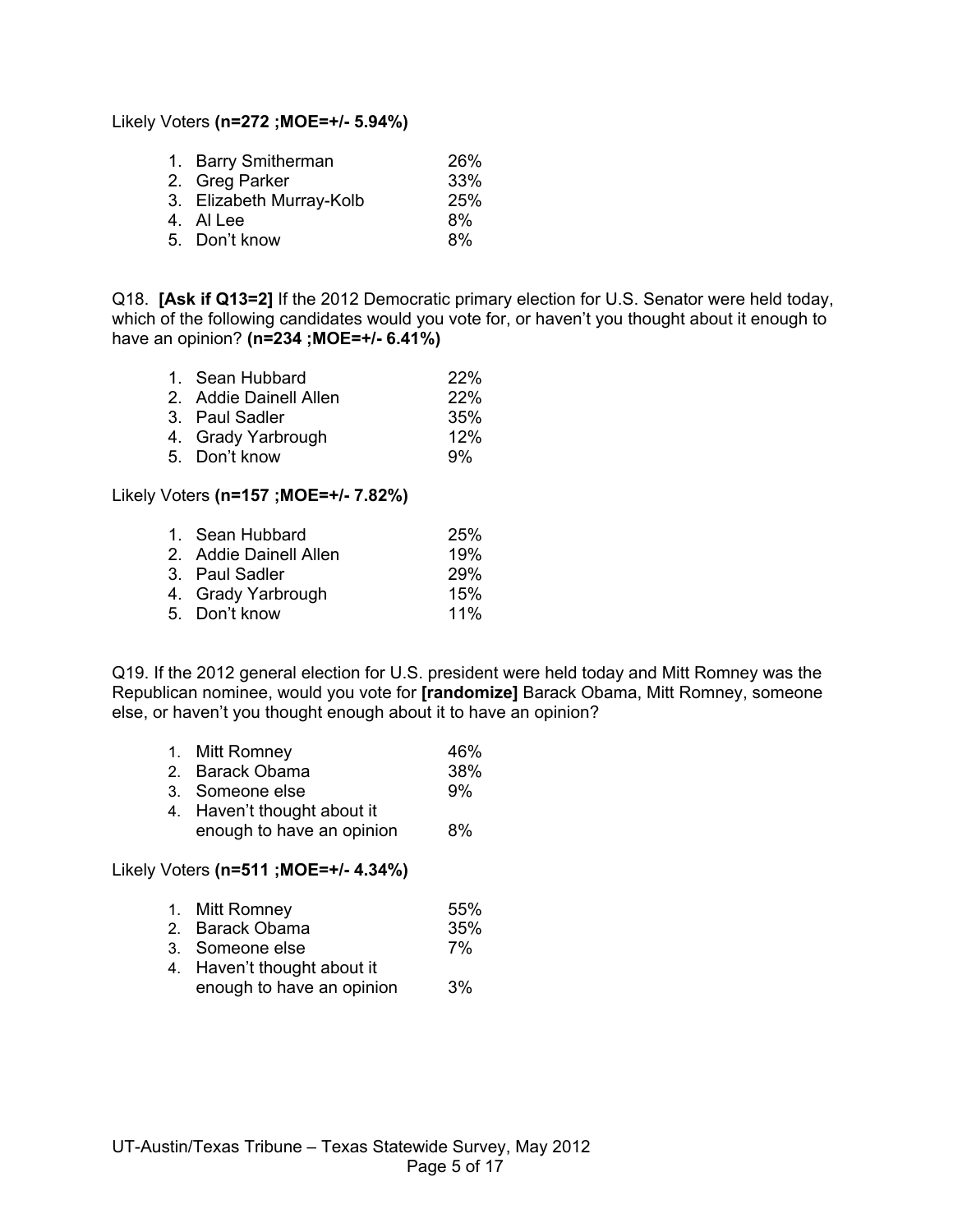Q20. If the 2012 general election for U.S. Senator from Texas were held today, would you vote for the **[randomize]** Republican candidate, the Democratic candidate, someone else, or haven't you thought enough about it to have an opinion?

|  | Republican candidate | 45% |
|--|----------------------|-----|
|  |                      |     |

- 2. Democratic candidate 34%
- 3. Someone else 3%
- 4. Haven't thought about it enough to have an opinion 18%

## Likely Voters **(n=511 ;MOE=+/- 4.34%)**

| 1. Republican candidate     | 55% |
|-----------------------------|-----|
| 2. Democratic candidate     | 34% |
| 3. Someone else             | 3%  |
| 4. Haven't thought about it |     |
| enough to have an opinion   | 8%  |

Q21. Do you think your incumbent state representative deserves reelection in 2012, or is it time to give someone else a chance?

| 1. Deserves reelection                | <b>28%</b> |
|---------------------------------------|------------|
| 2. Time to give someone else a chance | .50%       |
| 3. Don't know                         | <b>21%</b> |

#### Likely Voters **(n=512 ;MOE=+/- 4.33%)**

| 1. Deserves reelection                | 35%    |
|---------------------------------------|--------|
| 2. Time to give someone else a chance | $54\%$ |
| 3. Don't know                         | $11\%$ |

Q22. **[Ask if Q13=1]** Thinking ahead to the 2014 statewide elections, if the 2014 Republican primary election for lieutenant governor were held today, which of the following possible candidates would you vote for, or haven't you thought about it enough to have an opinion? **(n=344 ;MOE=+/- 5.28%)**

| 1. Susan Combs                  | 29% |
|---------------------------------|-----|
| 2. Todd Staples                 | 10% |
| 3. Jerry Patterson              | 9%  |
| 4. Dan Branch                   | 3%  |
| 5. Dan Patrick                  | 23% |
| 6. Another Republican candidate | 22% |
| 7. Don't know                   | 4%  |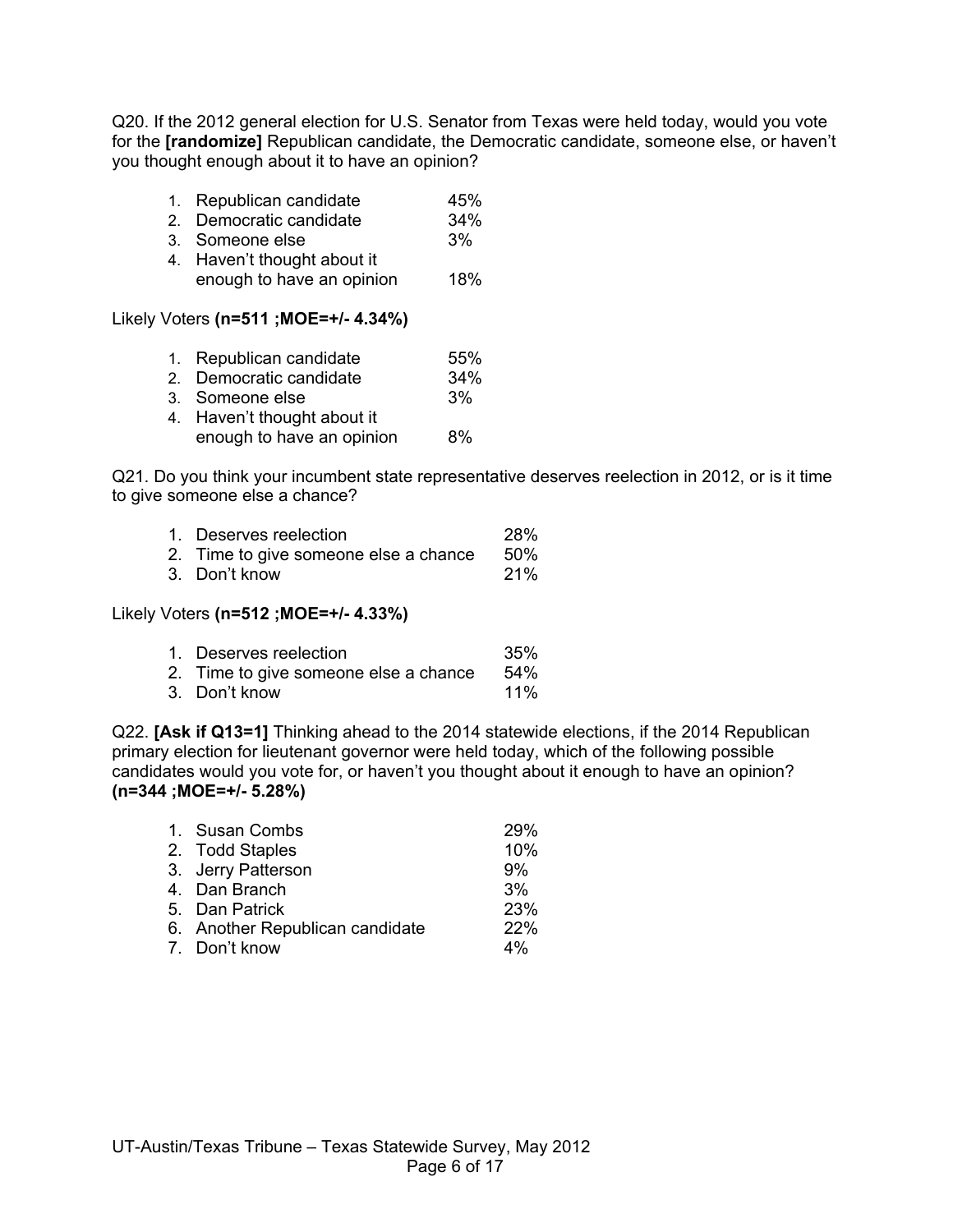Likely Voters **(n=274 ;MOE=+/- 5.92%)**

| 1. Susan Combs                  | 28% |
|---------------------------------|-----|
| 2. Todd Staples                 | 9%  |
| 3. Jerry Patterson              | 11% |
| 4. Dan Branch                   | 3%  |
| 5. Dan Patrick                  | 23% |
| 6. Another Republican candidate | 21% |
| 7. Don't know                   | 5%  |

Q23. Suppose the Tea Party movement organized itself as a political party. When thinking about the next election for Congress, would you vote for **[randomize]** the Republican candidate from your district, the Democratic candidate from your district, or the Tea Party candidate from your district? **[Randomize 1-2]**

| 1. Republican Candidate | <b>22%</b> |
|-------------------------|------------|
| 2. Democratic candidate | 34%        |
| 3. Tea Party candidate  | 18%        |
| 4. Don't know           | 27%        |

Q24. Do you think the Tea Party movement has too much influence, too little influence, or the right amount of influence in the Republican Party?

| 1. Too much influence            | <b>29%</b> |
|----------------------------------|------------|
| 2. Too little influence          | <b>23%</b> |
| 3. The right amount of influence | <b>23%</b> |
| 4. Don't know                    | <b>26%</b> |
|                                  |            |

Q25. When voting for a political candidate, please indicate how important each of the following factors is in your decision, "very important", "somewhat important", "neither important nor unimportant", "very unimportant", "not important at all":

|                        | <b>Very</b><br>important | Somewhat<br>important | <b>Neither</b><br>Important<br>nor<br>unimportant | Not very<br>important | <b>Not</b><br>important at<br>all |
|------------------------|--------------------------|-----------------------|---------------------------------------------------|-----------------------|-----------------------------------|
| <b>Religious faith</b> | 23%                      | 20%                   | 24%                                               | 12%                   | 21%                               |
| <b>Issue positions</b> | 83%                      | 12%                   | 4%                                                | 0%                    | $0\%$                             |
| <b>Character</b>       | 74%                      | 18%                   | 7%                                                | 0%                    | 1%                                |
| Party                  | 27%                      | 29%                   | 25%                                               | 10%                   | 9%                                |
| Their record           | 74%                      | 18%                   | 7%                                                | $1\%$                 | 0%                                |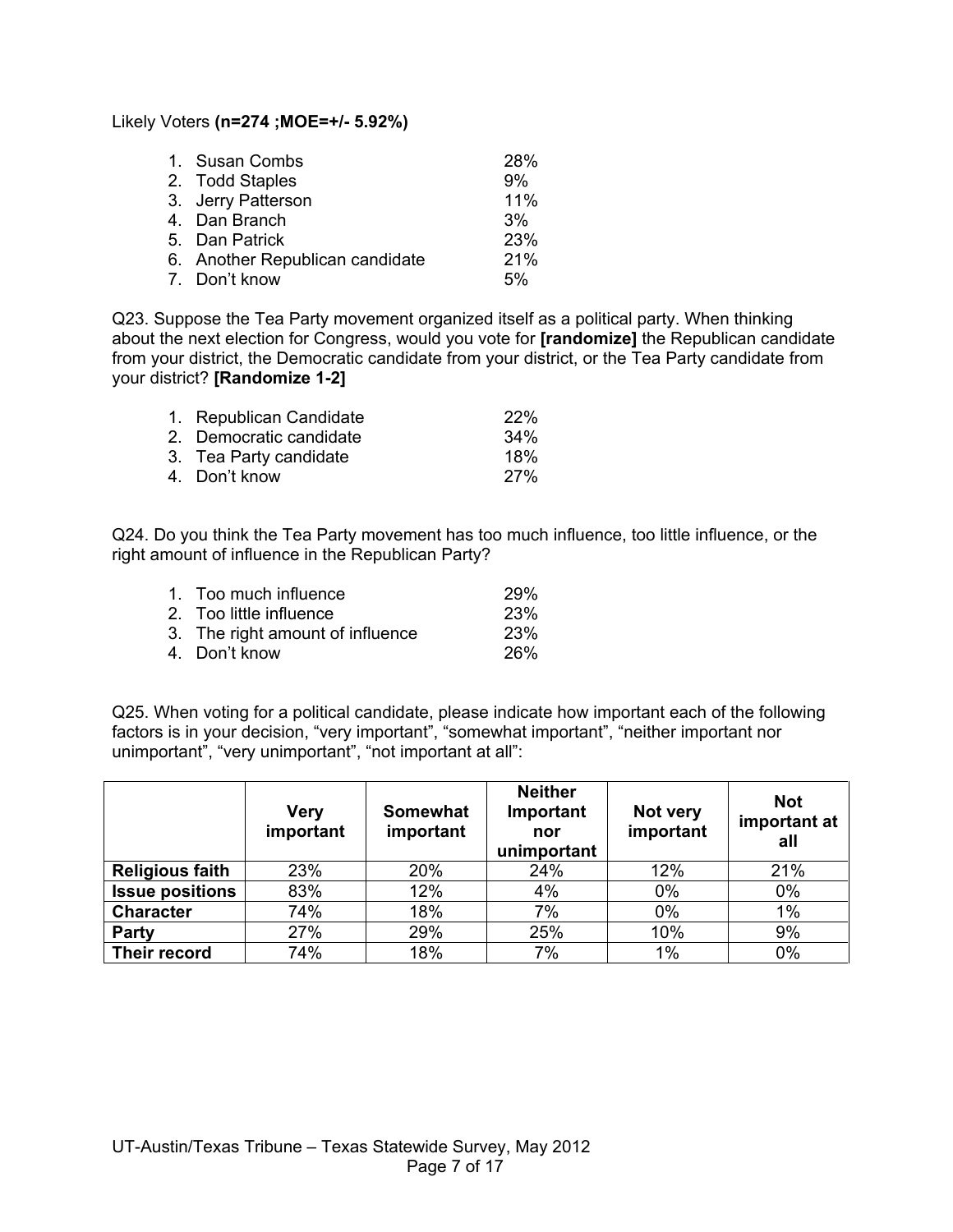## **[RANDOMIZE Q26-Q31]**

Q26. Please tell us whether you have a very favorable, somewhat favorable, neither favorable nor unfavorable, somewhat unfavorable, or very unfavorable opinion of David Dewhurst.

| 1. Very favorable                    | 8%         |
|--------------------------------------|------------|
| 2. Somewhat favorable                | 22%        |
| 3. Neither favorable nor unfavorable | 21%        |
| 4. Somewhat unfavorable              | 11%        |
| 5. Very unfavorable                  | 14%        |
| 6. Don't know enough about           |            |
| him to have an opinion               | <b>25%</b> |

Q27. Please tell us whether you have a very favorable, somewhat favorable, neither favorable nor unfavorable, somewhat unfavorable, or very unfavorable opinion of Tom Leppert.

| 1. Very favorable                    | $4\%$      |
|--------------------------------------|------------|
| 2. Somewhat favorable                | 14%        |
| 3. Neither favorable nor unfavorable | <b>20%</b> |
| 4. Somewhat unfavorable              | 7%         |
| 5. Very unfavorable                  | 7%         |
| 6. Don't know enough about           |            |
| him to have an opinion               | 48%        |
|                                      |            |

Q28. Please tell us whether you have a very favorable, somewhat favorable, neither favorable nor unfavorable, somewhat unfavorable, or very unfavorable opinion of Ted Cruz.

| 1. Very favorable                    | 7%  |
|--------------------------------------|-----|
| 2. Somewhat favorable                | 16% |
| 3. Neither favorable nor unfavorable | 16% |
| 4. Somewhat unfavorable              | 9%  |
| 5. Very unfavorable                  | 10% |
| 6. Don't know enough about           |     |
| him to have an opinion               | 42% |

Q29. Please tell us whether you have a very favorable, somewhat favorable, neither favorable nor unfavorable, somewhat unfavorable, or very unfavorable opinion of Craig James.

| 1. Very favorable                    | 3%  |
|--------------------------------------|-----|
| 2. Somewhat favorable                | 7%  |
| 3. Neither favorable nor unfavorable | 20% |
| 4. Somewhat unfavorable              | 7%  |
| 5. Very unfavorable                  | 8%  |
| 6. Don't know enough about           |     |
| him to have an opinion               | 55% |

Q30. Please tell us whether you have a very favorable, somewhat favorable, neither favorable nor unfavorable, somewhat unfavorable, or very unfavorable opinion of Paul Sadler.

UT-Austin/Texas Tribune – Texas Statewide Survey, May 2012 Page 8 of 17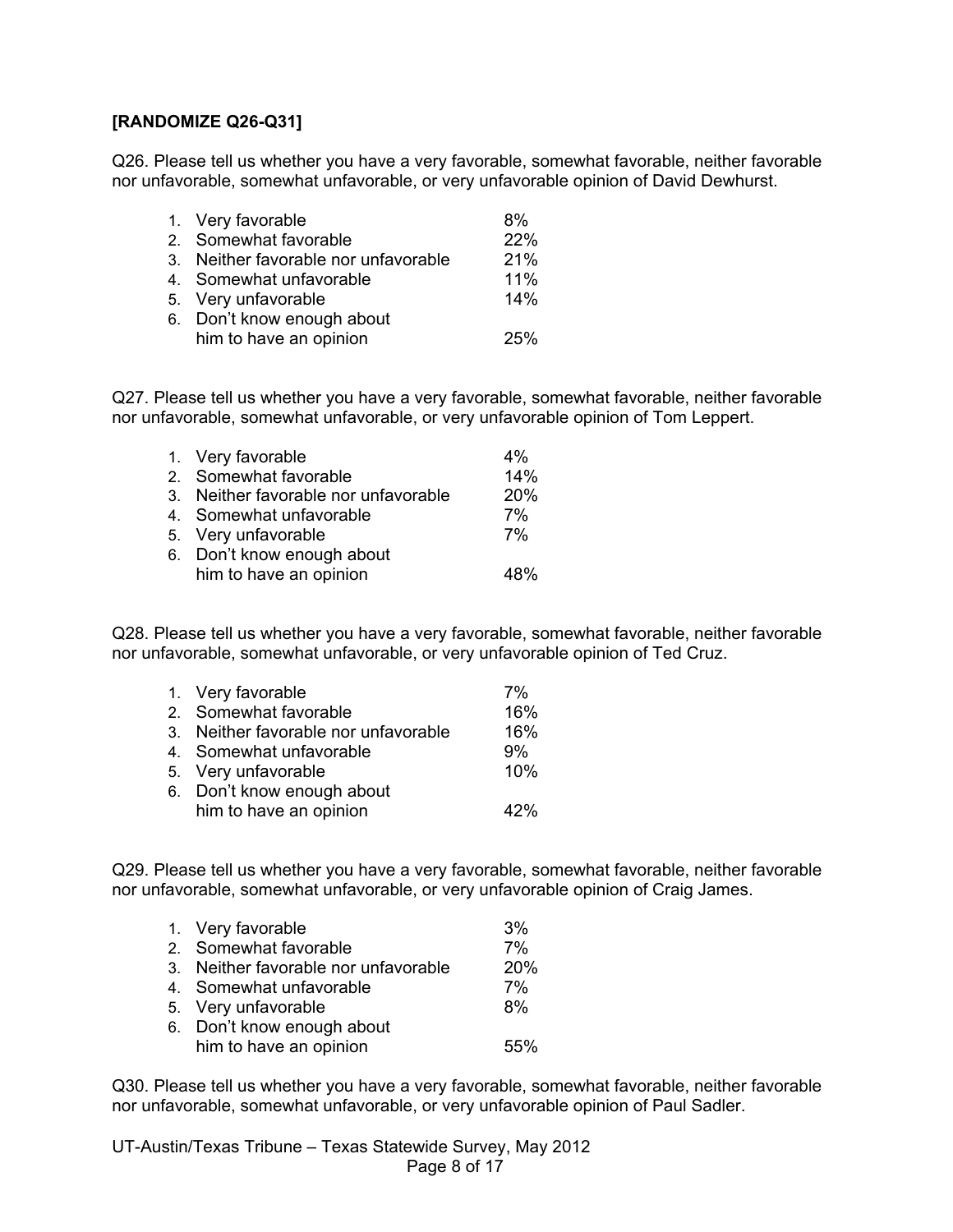| 1. Very favorable                    | 2%  |
|--------------------------------------|-----|
| 2. Somewhat favorable                | 8%  |
| 3. Neither favorable nor unfavorable | 21% |
| 4. Somewhat unfavorable              | 3%  |
| 5. Very unfavorable                  | 2%  |
| 6. Don't know enough about           |     |
| him to have an opinion               | 63% |

Q31. Please tell us whether you have a very favorable, somewhat favorable, neither favorable nor unfavorable, somewhat unfavorable, or very unfavorable opinion of Joe Straus.

| 1. Very favorable                    | 3%  |
|--------------------------------------|-----|
| 2. Somewhat favorable                | 6%  |
| 3. Neither favorable nor unfavorable | 22% |
| 4. Somewhat unfavorable              | 6%  |
| 5. Very unfavorable                  | 5%  |
| 6. Don't know enough about           |     |
| him to have an opinion               | 58% |

## **[Randomize Q32 and Q34]**

Q32. Please tell us whether you have a very favorable, somewhat favorable, neither favorable nor unfavorable, somewhat unfavorable, or very unfavorable opinion of Barack Obama.

| 1. Very favorable                    | 21% |
|--------------------------------------|-----|
| 2. Somewhat favorable                | 17% |
| 3. Neither favorable nor unfavorable | 8%  |
| 4. Somewhat unfavorable              | 8%  |
| 5. Very unfavorable                  | 44% |
| 6. Don't know/No Opinion             | 3%  |
|                                      |     |

Q33. Please tell us whether you have a very favorable, somewhat favorable, neither favorable nor unfavorable, somewhat unfavorable, or very unfavorable opinion of Rick Perry.

| 1. Very favorable                    | 13%   |
|--------------------------------------|-------|
| 2. Somewhat favorable                | 25%   |
| 3. Neither favorable nor unfavorable | 12%   |
| 4. Somewhat unfavorable              | 12%   |
| 5. Very unfavorable                  | 35%   |
| 6. Don't know/No Opinion             | $4\%$ |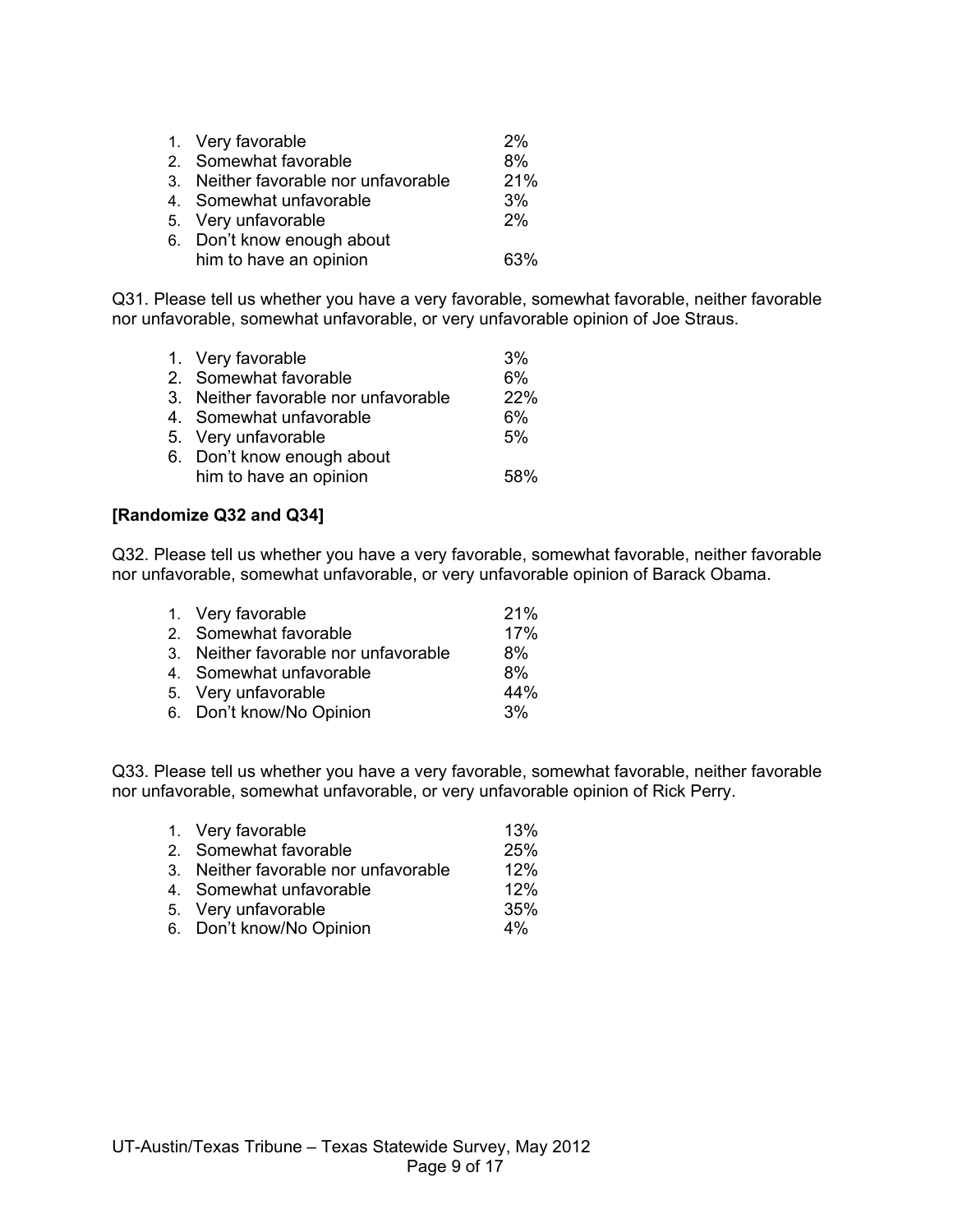Q34. Please tell us whether you have a very favorable, somewhat favorable, neither favorable nor unfavorable, somewhat unfavorable, or very unfavorable opinion of Mitt Romney.

| 1. Very favorable                    | 13% |
|--------------------------------------|-----|
| 2. Somewhat favorable                | 27% |
| 3. Neither favorable nor unfavorable | 14% |
| 4. Somewhat unfavorable              | 15% |
| 5. Very unfavorable                  | 23% |
| 6. Don't know/No Opinion             | 7%  |

## **Political Traits**

### **[Randomize Q36 and Q37]**

Q36. Here are several descriptive phrases. Using a 0-10 scale, where 0 means "not at all well" and 10 means "extremely well," please tell us how well each of the following phrases describe Barack Obama. **[Include "don't know" option for every scale.]**

- a. Really cares about people like me Mean=5.33, Standard Deviation=4.03
- b. Strong leader Mean=5.51, Standard Deviation=4.01
- c. Knowledgeable Mean=6.41, Standard Deviation=3.95
- d. Fights for the middle class Mean=5.50, Standard Deviation=4.03

Q37. Here are several descriptive phrases. Using a 0-10 scale, where 0 means "not at all well" and 10 means "extremely well," please tell us how well each of the following phrases describe Mitt Romney. **[Include "don't know" option for every scale.]**

- a. Really cares about people like me Mean=5.04, Standard Deviation=3.48
- b. Strong leader Mean=6.32, Standard Deviation=3.32
- c. Knowledgeable Mean=6.86, Standard Deviation=3.33
- d. Fights for the middle class Mean=5.22, Standard Deviation=3.58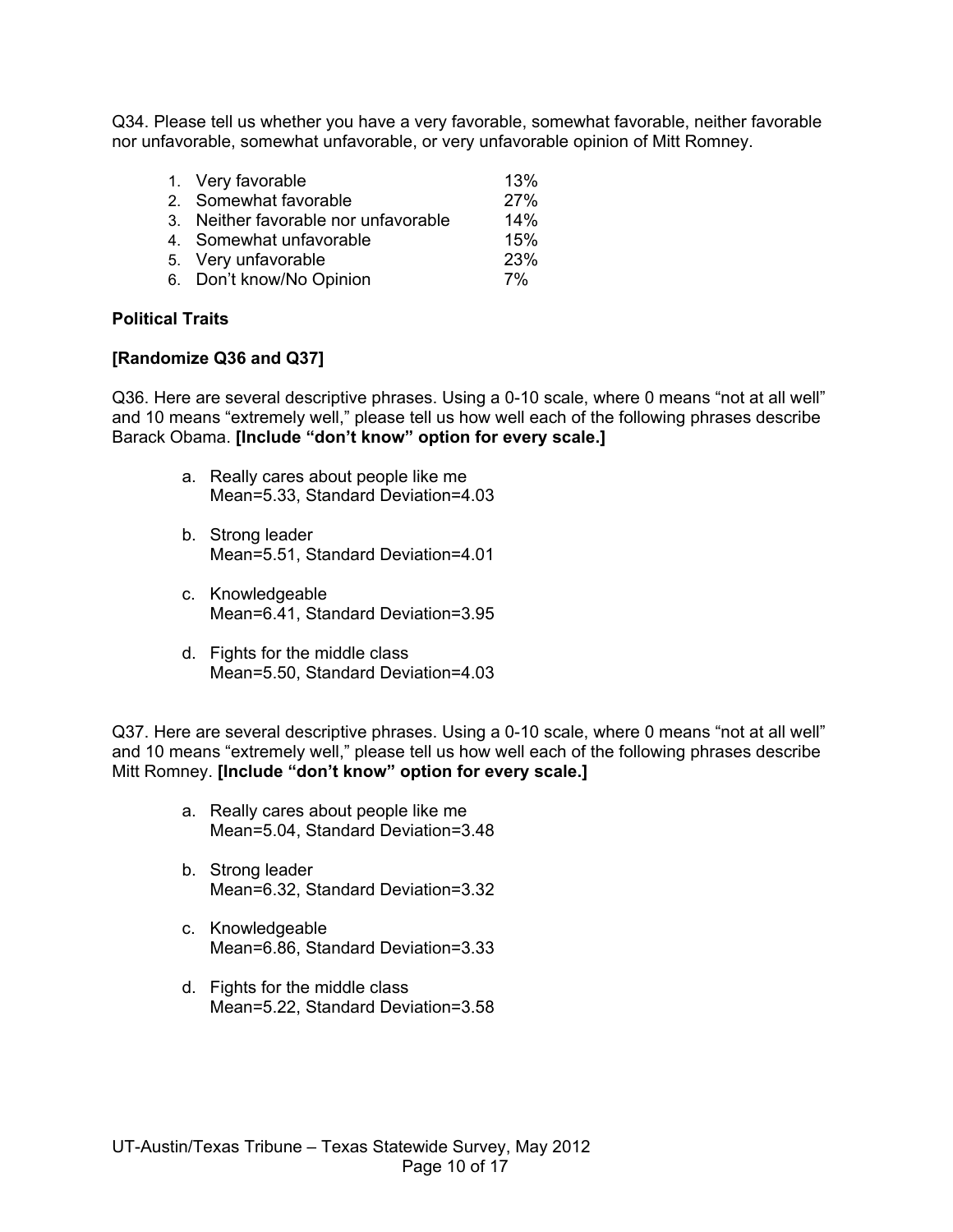## **Political Knowledge**

## **[Randomize INFO1-INFO3]**

INFO1. Which political party holds the majority in the U.S. House of Representatives?

| 1. Republican Party | 73% |
|---------------------|-----|
| 2. Democratic Party | 13% |
| 3. Neither          | 2%  |
| 4. Don't know       | 12% |

INFO2. What majority of both houses of the U.S. Congress is needed to override a presidential veto?

| 1. More than one-half      | 6%     |
|----------------------------|--------|
| 2. More than two-thirds    | 69%    |
| 3. More than three-fourths | $11\%$ |
| 4. Don't know              | 14%    |
|                            |        |

INFO3. Who is the current Attorney General of Texas?

| 1. Greg Abbott      | 66%        |
|---------------------|------------|
| 2. Michael Williams | $1\%$      |
| 3. Susan Combs      | 5%         |
| 4. Victor Carrillo  | $1\%$      |
| 5. Don't know       | <b>27%</b> |
|                     |            |

#### **Political Orientation**

We're almost done. Now we just have a few basic questions for statistical purposes.

LIBCON. On a scale from 1 to 7, where 1 is extremely liberal, 7 is extremely conservative, and 4 is exactly in the middle, where would you place yourself? **[Wording on scale: (1) "Extremely liberal," (4) "In the middle," (7) "Extremely conservative"]**

| 1. Extremely liberal      | 2%  |
|---------------------------|-----|
| 2. Somewhat liberal       | 6%  |
| 3. Lean liberal           | 9%  |
| 4. In the middle          | 40% |
| 5. Lean conservative      | 15% |
| 6. Somewhat conservative  | 20% |
| 7. Extremely conservative | 8%  |

PID3. Generally speaking, would you say that you usually think of yourself as a…

| 1. Democrat    | 31%        |
|----------------|------------|
| 2. Independent | <b>28%</b> |
| 3. Republican  | 33%        |
| 4. Other       | $1\%$      |
| 5. Not sure    | 6%         |

UT-Austin/Texas Tribune – Texas Statewide Survey, May 2012 Page 11 of 17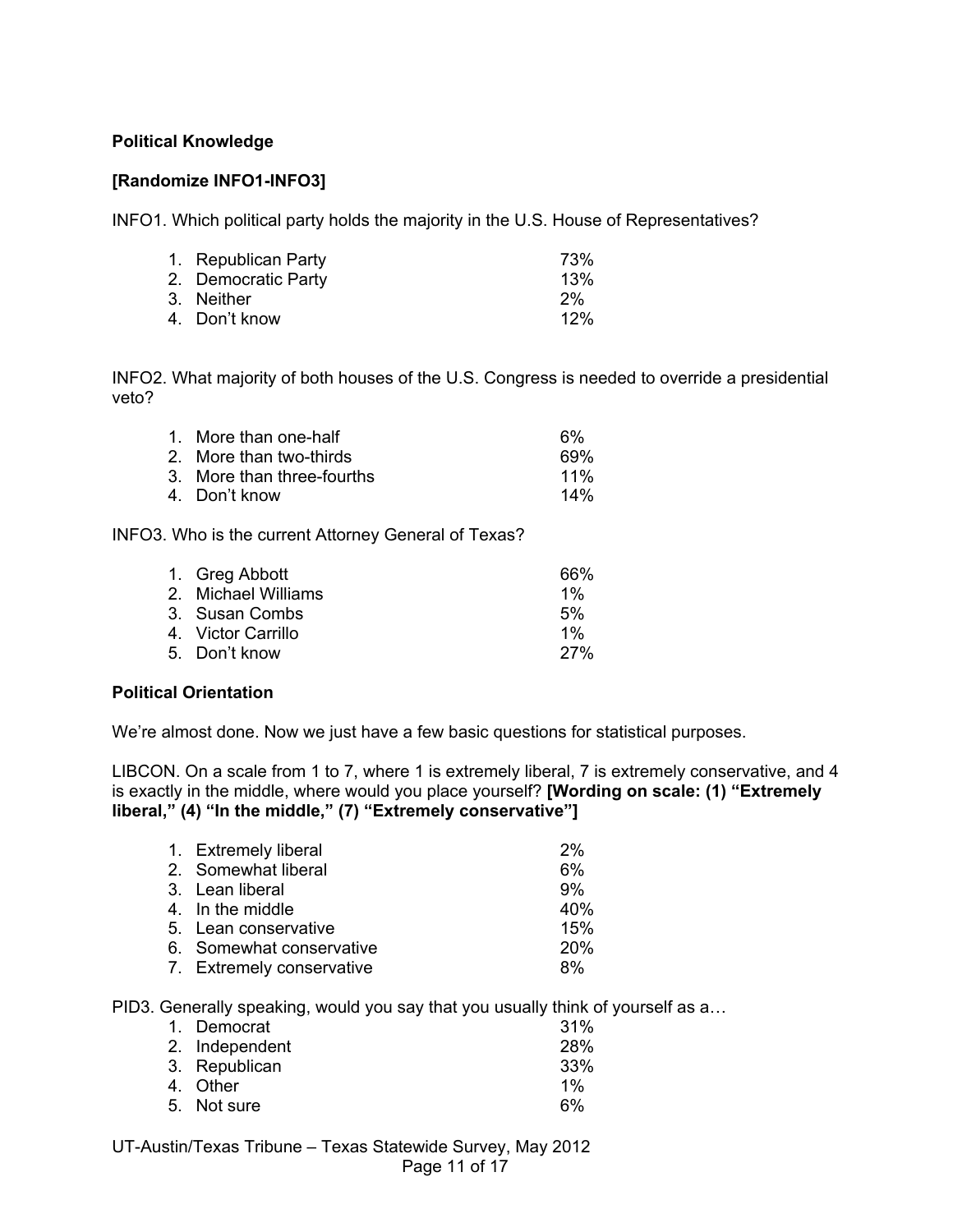## PID7.

| 1. Strong Democrat<br>2. Not very strong Democrat<br>3. Lean Democrat<br>4. Independent<br>5. Lean Republican | 20%<br>13%<br>8%<br>10%<br>12% |
|---------------------------------------------------------------------------------------------------------------|--------------------------------|
| 6. Not very strong Republican                                                                                 | 14%                            |
| 7. Strong Republican                                                                                          | 22%                            |
|                                                                                                               |                                |
| 8. Other                                                                                                      | $1\%$                          |

## **Demographics**

AGE. Please indicate your age group.

| 1. 18-29     | 16%        |
|--------------|------------|
| 2. 30-44     | <b>27%</b> |
| 3. 45-64     | 37%        |
| 4. 65 and up | 20%        |

LOCATE. Would you say that you live in an urban, suburban, or rural community?

| 1. Urban    | <b>28%</b> |
|-------------|------------|
| 2. Suburban | 54%        |
| 3. Rural    | 18%        |

METRO. Do you live in the Houston, Dallas-Fort Worth, San Antonio, or Austin metropolitan areas?

| 1. Yes, I live in the Houston area.       | 18% |
|-------------------------------------------|-----|
| 2. Yes, I live the Dallas-Fort Worth area | 34% |
| 3. Yes, I live in the San Antonio area    | 9%  |
| 4. Yes, I live in the Austin area         | 9%  |
| 5. No, I live in another part of Texas.   | 30% |

CHILD. How many children are currently living with you?

| 1. One          | 15% |
|-----------------|-----|
| 2. Two          | 13% |
| 3. Three        | 5%  |
| 4. Four or more | 3%  |
| 5. None         | 65% |
|                 |     |

SCHOOL. Do you have any children currently enrolled in school in Texas? (check all that apply)

1. Yes, I have a child/children under 18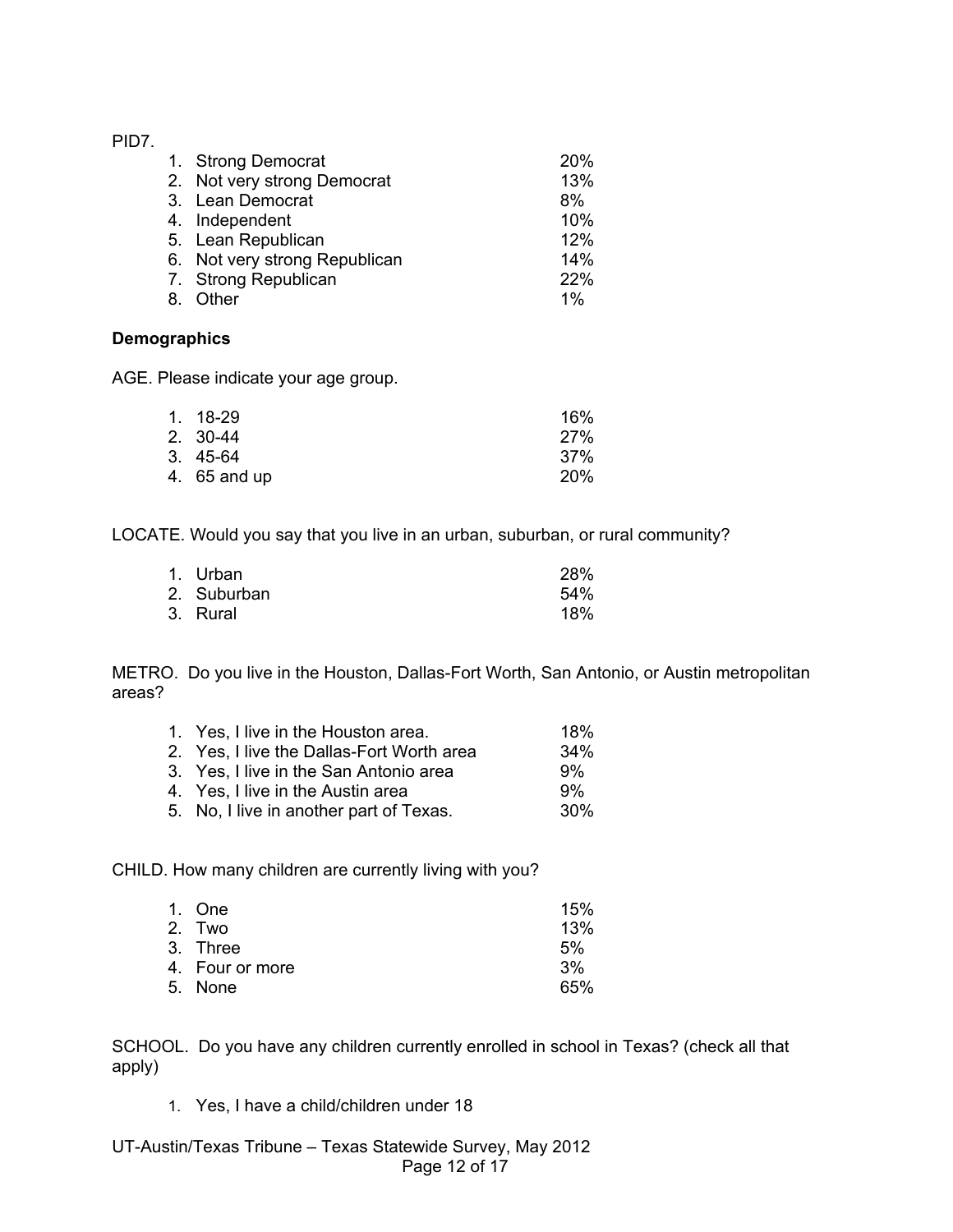| enrolled in public school in Texas.        | フフツ   |
|--------------------------------------------|-------|
| 2. Yes, I have a child/children under 18   |       |
| enrolled in private school in Texas.       | 2%    |
| 3. Yes, I have a child/children under 18   |       |
| who are being home schooled in Texas.      | $1\%$ |
| 4. No, I do not have any children under 18 |       |
| in school in Texas.                        | 74%   |

INCOME. In which category would you place your household income last year?

| 1. | Less than \$10,000         | 5%  |
|----|----------------------------|-----|
| 2. | \$10,000 to \$19,999       | 8%  |
| 3. | \$20,000 to \$29,999       | 10% |
| 4. | \$30,000 to \$39,999       | 11% |
| 5. | \$40,000 to \$49,999       | 9%  |
| 6. | \$50,000 to \$59,999       | 8%  |
| 7. | \$60,000 to \$69,999       | 6%  |
|    | 8. \$70,000 to \$79,999    | 7%  |
| 9. | \$80,000 to \$99,999       | 7%  |
|    | 10. \$100,000 to \$119,999 | 7%  |
|    | 11. \$120,000 to \$149,999 | 3%  |
|    | 12. More than \$150,000    | 5%  |
|    | 13. Prefer not to say      | 13% |
|    |                            |     |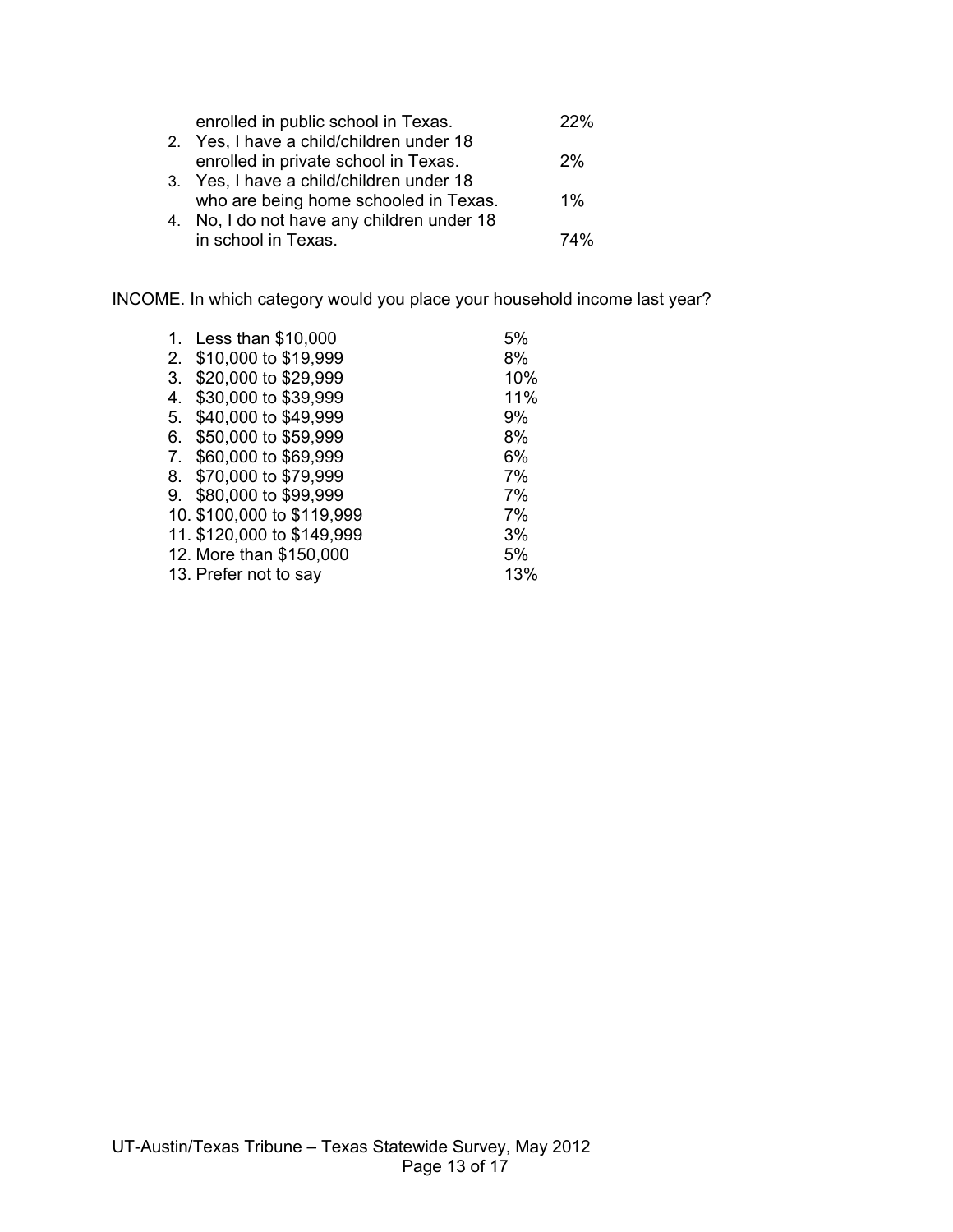EDU. What is the highest level of education that you received?

| 1. Less than high school    | 5%  |
|-----------------------------|-----|
| 2. High school degree       | 34% |
| 3. Some college             | 25% |
| 4. Two-year college degree  | 9%  |
| 5. Four-year college degree | 19% |
| 6. Post-graduate degree     | 8%  |

RELIG. What is your religious affiliation? **[No open response on "other"]**

| 1. | Agnostic                         | 4%    |
|----|----------------------------------|-------|
| 2. | Assembly of God*                 | $1\%$ |
|    | 3. Atheist                       | 4%    |
|    | 4. Baptist*                      | 19%   |
|    | 5. Buddhist                      | $1\%$ |
|    | 6. Catholic*                     | 19%   |
|    | 7. Christian Scientist*          | $0\%$ |
|    | 8. Church of Christ*             | 3%    |
|    | 9. Church of God*                | 1%    |
|    | 10. Disciples of Christ*         | 1%    |
|    | 11. Episcopal/Anglican*          | 2%    |
|    | 12. Hindu                        | 0%    |
|    | 13. Jehovah's Witnesses          | 1%    |
|    | 14. Jewish                       | 1%    |
|    | 15. Lutheran*                    | 3%    |
|    | 16. Methodist*                   | 5%    |
|    | 17. Mormon*                      | 2%    |
|    | 18. Muslim/Islam                 | 0%    |
|    | 19. Nondenominational Christian* | $0\%$ |
|    | 20. Orthodox/Eastern Orthodox*   | 1%    |
|    | 21. Pentecostal*                 | 5%    |
|    | 22. Presbyterian*                | 2%    |
|    | 23. Protestant (non-specific)*   | 3%    |
|    | 24. Reformed*                    | $0\%$ |
|    | 25. Unitarian/Universalist*      | 1%    |
|    | 26. United Church of Christ*     | $0\%$ |
|    | 27. Spiritual but not religious  | 6%    |
|    | 28. Other*                       | 6%    |
|    | 29. Don't know                   | 2%    |

EVANG. **[Ask if respond \* to RELIG]** Do you consider yourself to be a "born again" or "evangelical" Christian?

| 1. Yes | 46% |
|--------|-----|
| 2. No  | 54% |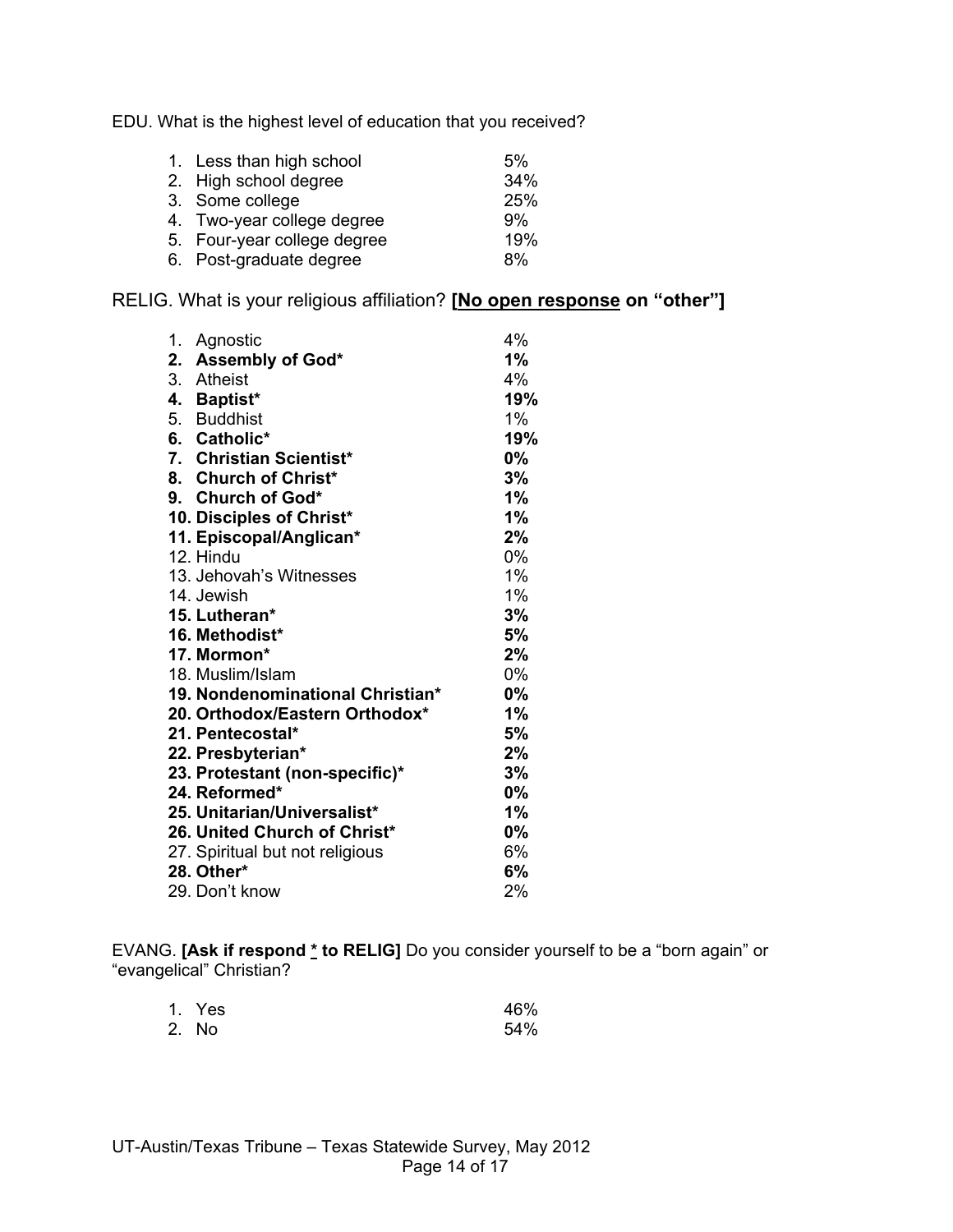CATHOLICID. **[Ask if RELIG = "Catholic"]** Do you identify with any of the following descriptions? Please select all that apply.

| 1. Liberal Catholic                        | 22%   |
|--------------------------------------------|-------|
| 2. Conservative Catholic                   | 17%   |
| 3. Traditional Catholic                    | 37%   |
| 4. Charismatic Catholic                    | $1\%$ |
| 5. Evangelical Catholic                    | 3%    |
| 6. I do not identify with any of the above | 21%   |

CHARISMATIC. **[Ask if respond \* to RELIG]** Do you consider yourself to be a "spirit filled" or "charismatic" Christian?

| 1. Yes | 36% |
|--------|-----|
| 2. No  | 64% |

SOCIALGOSPEL. **[Ask if respond \* to RELIG]** Do you consider social justice to be at the heart of the Gospel?

| 1. Yes | 35% |
|--------|-----|
| 2. No  | 65% |

LITERAL. Which of these statements comes closest to describing your feelings about the Bible?

| 1. The Bible is the actual word of God       |     |
|----------------------------------------------|-----|
| and is to be taken literally, word for word. | 31% |
| 2. The Bible is the word of God but not      |     |
| everything in it should be taken literally,  |     |
| word for word.                               | 41% |
| 3. The Bible is a book written by men and    |     |
| is not the word of God.                      | 20% |
| 4. Don't know.                               | ጸ%  |

IMPORT. How important is religion in your life?

| 1. Extremely important  | 47% |
|-------------------------|-----|
| 2. Somewhat important   | 33% |
| 3. Not very important   | 9%  |
| 4. Not at all important | 11% |

ATTEND. Aside from weddings and funerals, how often do you attend religious services or participate in religious activities?

| 1. More than once a week | 19% |
|--------------------------|-----|
| 2. Once a week           | 16% |

UT-Austin/Texas Tribune – Texas Statewide Survey, May 2012 Page 15 of 17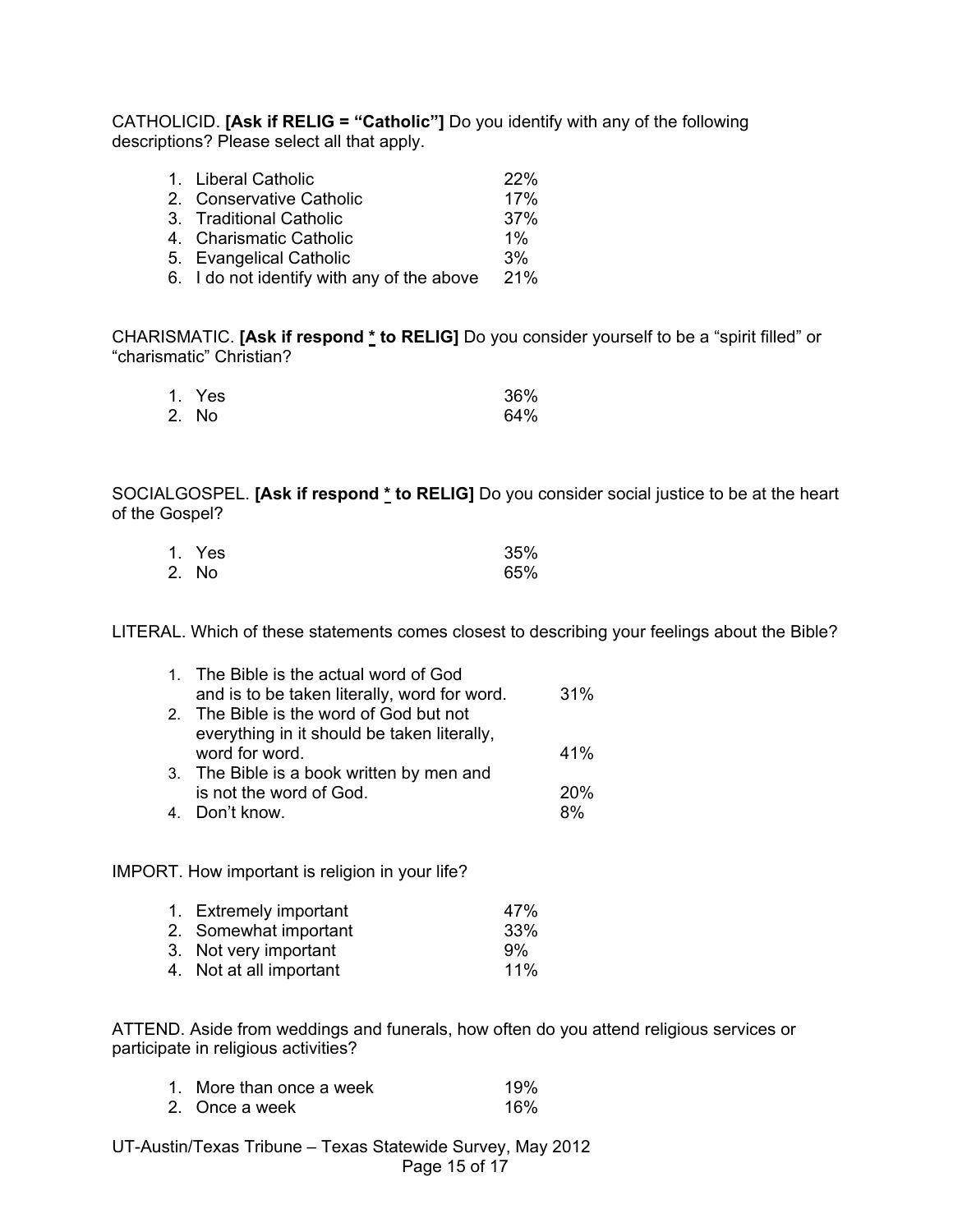| 3. A few times a month  | 13%        |
|-------------------------|------------|
| 4. Once or twice a year | 25%        |
| 5. Never                | <b>27%</b> |

RACE1. What race do you consider yourself to be?

| 1. White                  | 62%   |
|---------------------------|-------|
| 2. African American       | 14%   |
| 3. Hispanic or Latino     | 18%   |
| 4. Asian/Pacific Islander | $1\%$ |
| 5. Native American        | $1\%$ |
| 6. Multi-racial           | 3%    |

RACE2. **[Ask if RACE ~= "Hispanic or Latino"]** Do you happen to have a Hispanic-Latino grandparent?

| 1. Yes        | 3%    |
|---------------|-------|
| 2. No         | 97%   |
| 3. Don't know | $0\%$ |

NATIVE1. **[Ask if RACE = "Hispanic or Latino"]** Were you born in the United States or Puerto Rico, or in another country?

| 1. Born in the United States or |        |
|---------------------------------|--------|
| Puerto Rico                     | 86%    |
| 2. Born in another country      | $11\%$ |
| 3. Don't know                   | 3%     |

NATIVE2. **[Ask NATIVE2 if answer 1 on NATIVE1]** Were your parents born in the United States or Puerto Rico, or another country?

| 1. Both of my parents were born in |            |
|------------------------------------|------------|
| the United States or Puerto Rico   | 68%        |
| 2. One of my parents was born in   |            |
| another country                    | <b>20%</b> |
| 3. Both of my parents were         |            |
| both in another country            | 12%        |
|                                    |            |

CALI. Did you move to Texas from California?

| 1. Yes | 9%  |
|--------|-----|
| 2. No  | 91% |